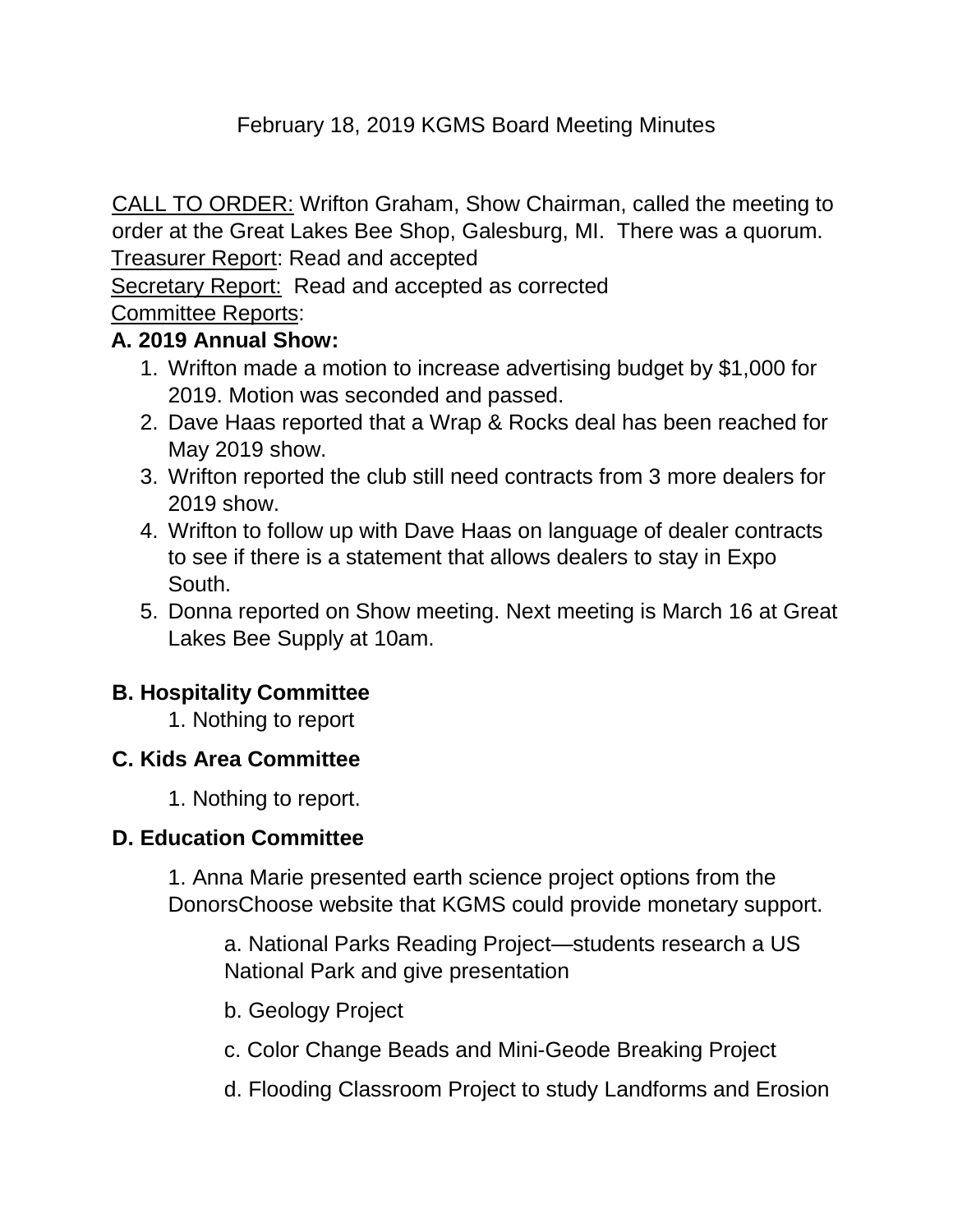Meeting adjourned at 8:00p.m. Next Board Meeting March 18, 2019 7:00p.m.

Recording Secretary

Cynthia Gauthier **Date Approved as corrected**: March 18, 2019